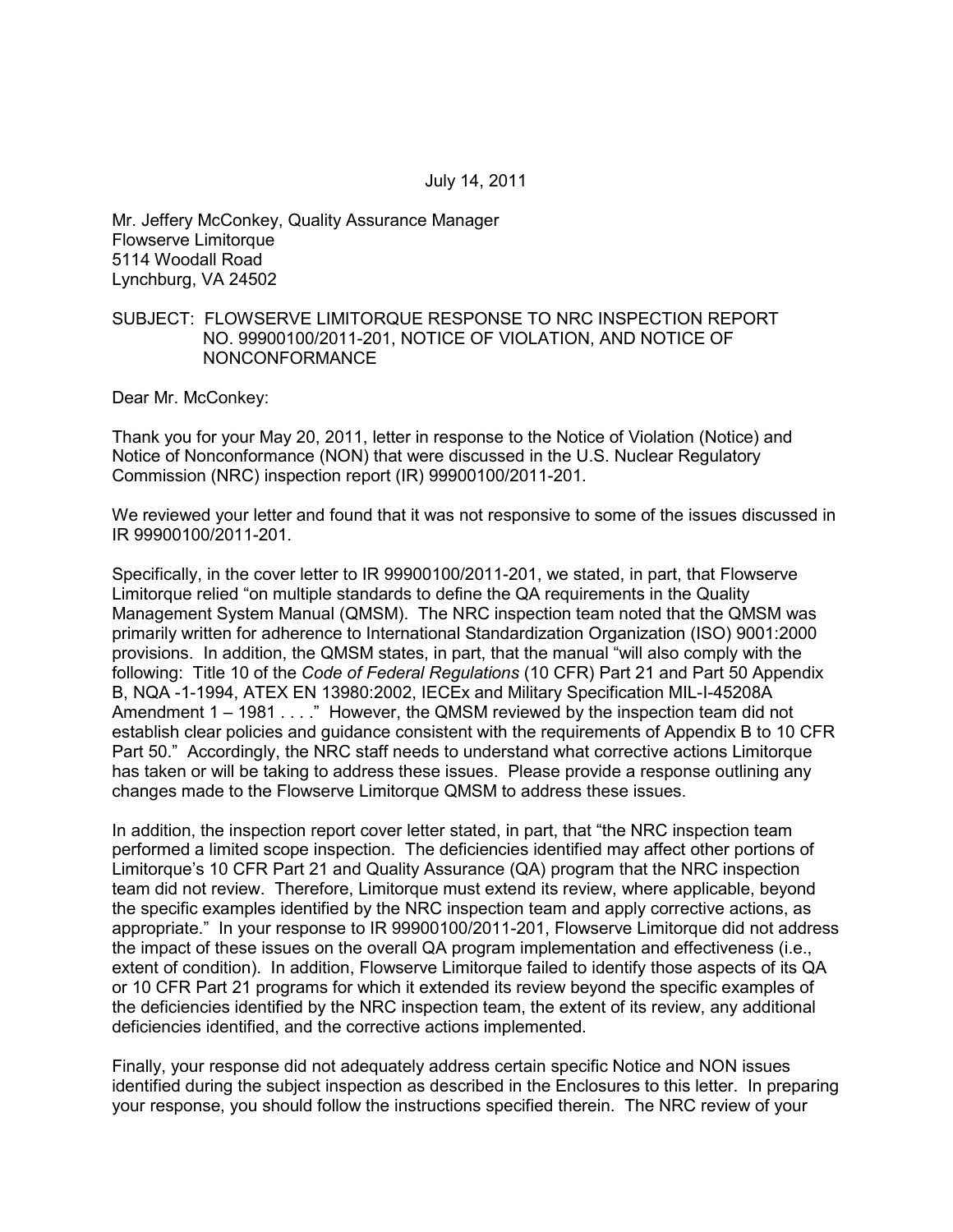J. McConkey - 2 -

response will also determine whether further enforcement action is necessary to ensure compliance with regulatory requirements.

In accordance with 10 CFR 2.390 "Public Inspections, Exemptions, Requests for Withholding," of the NRC's "Rules of Practice," a copy of this letter, its enclosure(s), and your response will be made available electronically for public inspection in the NRC Public Document Room or from the NRC's Agencywide Documents Access and Management System (ADAMS), accessible from the NRC Web site at http://www.nrc.gov/reading-rm/adams.html. To the extent possible, your response should not include any personal privacy, proprietary, or safeguards information so that it can be made available to the Public without redaction. If personal privacy or proprietary information is necessary to provide an acceptable response, then please provide a bracketed copy of your response that identifies the information that should be protected and a redacted copy of your response that deletes such information. If you request that such material is withheld from public disclosure, you must specifically identify the portions of your response that you seek to have withheld and provide in detail the bases for your claim (e.g., explain why the disclosure of information will create an unwarranted invasion of personal privacy or provide the information required by 10 CFR 2.390(b) to support a request for withholding confidential commercial or financial information). If safeguards information is necessary to provide an acceptable response, please provide the level of protection described in 10 CFR 73.21 "Protection of Safeguards Information: Performance Requirements."

Please contact Mr. Robert Prato at (301) 415-6035 or via electronic mail at robert.prato@nrc.gov, if you have any questions or need assistance regarding this matter.

Sincerely,

### */RA/ Robert Prato for*

Juan D. Peralta, Chief Quality and Vendor Branch 1 Division of Construction Inspection & Operational Programs Office of New Reactors

Docket No.: 99900100

Enclosure: As stated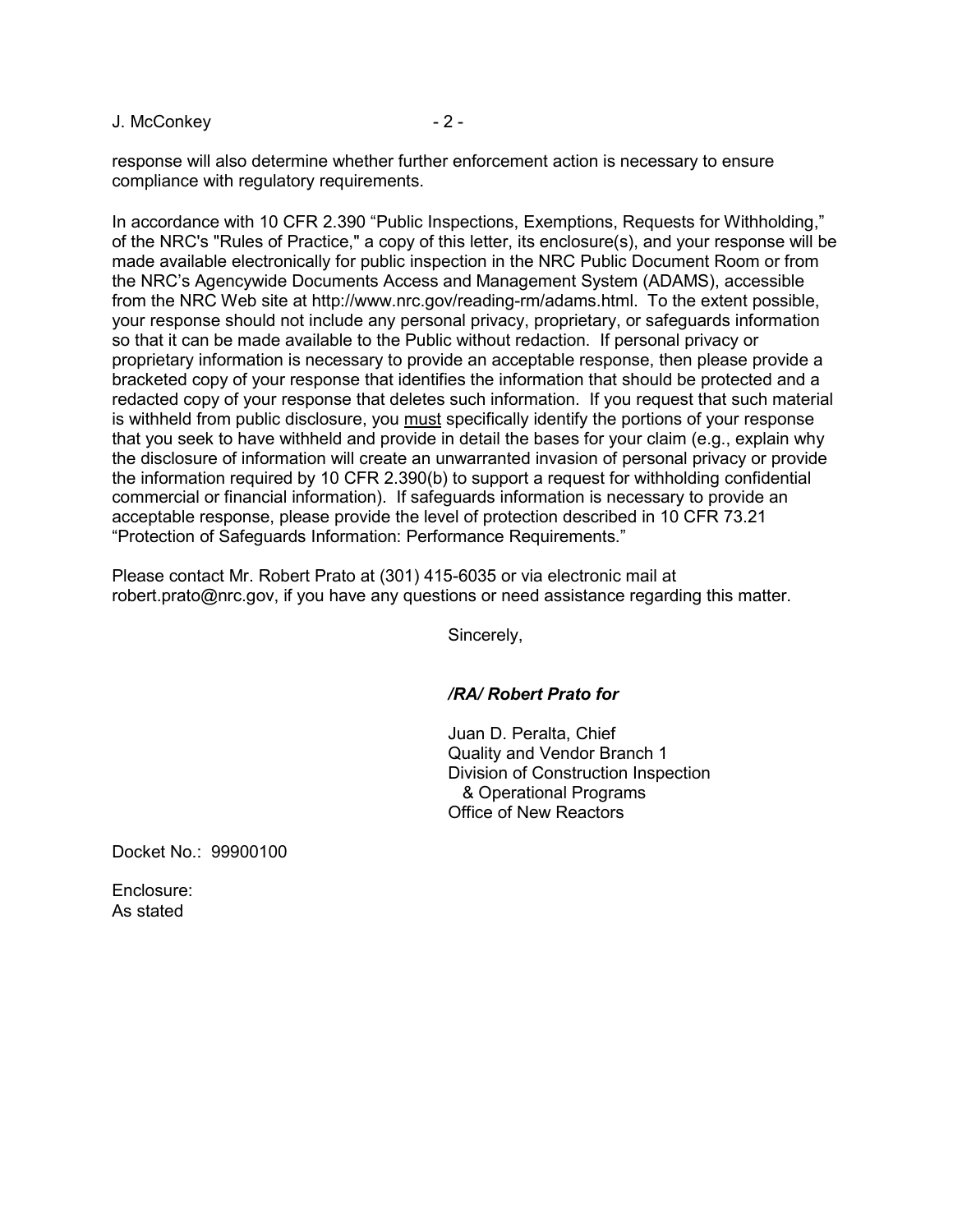J. McConkey - 2 -

response will also determine whether further enforcement action is necessary to ensure compliance with regulatory requirements.

In accordance with 10 CFR 2.390 "Public Inspections, Exemptions, Requests for Withholding," of the NRC's "Rules of Practice," a copy of this letter, its enclosure(s), and your response will be made available electronically for public inspection in the NRC Public Document Room or from the NRC's Agencywide Documents Access and Management System (ADAMS), accessible from the NRC Web site at http://www.nrc.gov/reading-rm/adams.html. To the extent possible, your response should not include any personal privacy, proprietary, or safeguards information so that it can be made available to the Public without redaction. If personal privacy or proprietary information is necessary to provide an acceptable response, then please provide a bracketed copy of your response that identifies the information that should be protected and a redacted copy of your response that deletes such information. If you request that such material is withheld from public disclosure, you must specifically identify the portions of your response that you seek to have withheld and provide in detail the bases for your claim (e.g., explain why the disclosure of information will create an unwarranted invasion of personal privacy or provide the information required by 10 CFR 2.390(b) to support a request for withholding confidential commercial or financial information). If safeguards information is necessary to provide an acceptable response, please provide the level of protection described in 10 CFR 73.21 "Protection of Safeguards Information: Performance Requirements."

Please contact Mr. Robert Prato at (301) 415-6035 or via electronic mail at robert.prato@nrc.gov, if you have any questions or need assistance regarding this matter.

Sincerely,

### */RA/ Robert Prato for*

Juan D. Peralta, Chief Quality and Vendor Branch 1 Division of Construction Inspection & Operational Programs Office of New Reactors

Docket No.: 99900100

Enclosure: As stated

### **DISTRIBUTION:**

|                                                                                   | RidsNroDcipCQVA    | RidsNroDcipCQVB      | SFreeman (RII)          |                |               |
|-----------------------------------------------------------------------------------|--------------------|----------------------|-------------------------|----------------|---------------|
| RidsNroDcip                                                                       |                    | <b>RidsNrrDeEQVB</b> | JMcConkey@Flowserve.com |                |               |
| <b>ADAMS Accession No.: ML111650121</b><br>*concurred via email<br><b>NRO-001</b> |                    |                      |                         |                |               |
| <b>OFFICE</b>                                                                     | NRO/DCIP/CQVA      | R-II/DCI/CIB3        | NRO/DE/SEB1             | NRO/DCIP/CQVB  | NRO/DCIP/CQVA |
| <b>NAME</b>                                                                       | RPrato *           | TSteadham*           | TScarbrough *           | DBollock *     | FTalbot*      |
| <b>DATE</b>                                                                       | /2011<br>06/       | 06 / 20 / 2011       | 06/14/2011              | 06 / 16 / 2011 | 07/13/2011    |
| <b>OFFICE</b>                                                                     | NRO/DCIP/CQVA      | NRO/DCIP/CQVA        | NRO/DCIP/CQVA/          |                |               |
| <b>NAME</b>                                                                       | PCoco <sup>*</sup> | <b>TKendzia</b>      | <b>JPeralta</b>         |                |               |
| <b>DATE</b>                                                                       | 06/21/2011         | 07/13/2011           | 07/14/2011              |                |               |

**OFFICIAL RECORD COPY**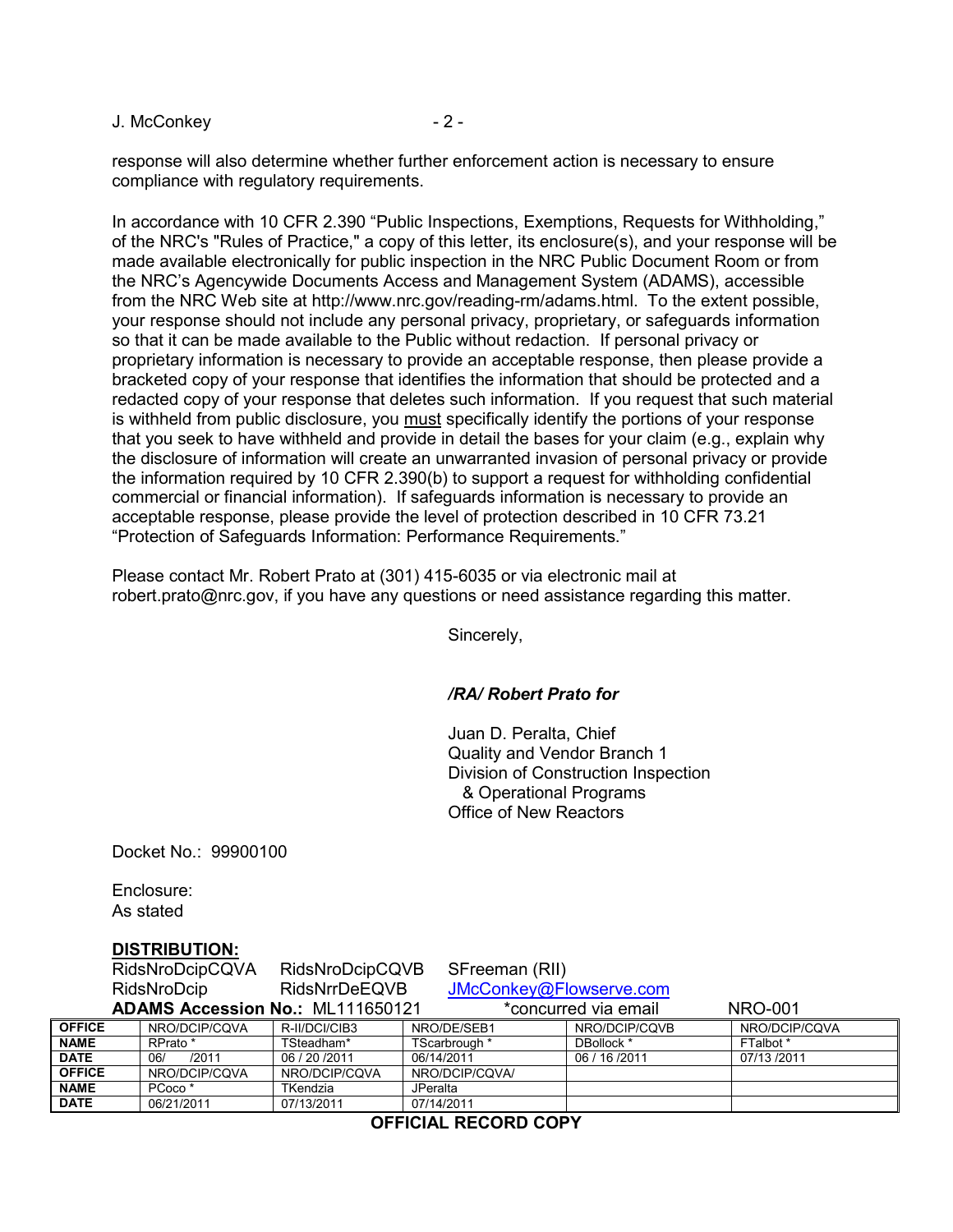# **IR 99900100/2011-201-01 Notice**

#### Violation 99900100/2011-201-01

The violation states, in part, that as of March 4, 2011, Flowserve Limitorque did not complete an evaluation and failed to prepare and submit in writing to the Commission an interim report within 60 days of discovery of an identified deviation or failure to comply potentially associated with a substantial safety hazard. Specifically, the US Nuclear Regulatory Commission (NRC) inspection team determined that Flowserve Limitorque had not completed its evaluation, nor prepared and submitted an Interim Report to the Commission for an ongoing Part 21 evaluation initially identified on September 28, 2010.

Flowserve Limitorque's response, stated that an "active Part 21 file was established and the appropriate evaluation was in process but Flowserve failed to file an interim report to the NRC commission as required after 60 days." For the corrective actions taken, Flowserve Limitorque stated that "Flowserve is still in the process of evaluation of the above potential Part 21 and is in the process of preparing an interim report to submit to the NRC commission by 6/3/11 or before. Flowserve has also retrained all members of the Part 21 committee to the requirements of Quality Assurance Program (QAP) 13.2 (Reporting of Defects for Safety related Equipment)."

The NRC noted that your interim report was dated June 3, 2011, 91 days after the NRC inspection team identified Flowserve Limitorque's failure to meet the 60 day reporting requirement under Title 10 of the *Code of Federal Regulations* (10 CFR) 21.21(a)(2) and as prescribed by quality procedure QAP 13.2. Please provide an explanation for exceeding the 60 day reporting requirement a second time after the NRC notified Flowserve Limitorque of its initial violation to 10 CFR 21.21(a)(2). The NRC will consider your response in determining the severity of the original violation.

### Violation 99900100/2011-201-03

The violation states, in part, that "as of March 4, 2011, Limitorque issued procurement documents for basic components that did not impose the provisions of 10 CFR Part 21. Specifically, safety related material testing services were procured from an approved vendor without imposing 10 CFR Part 21 reporting requirements." For the corrective actions taken, Flowserve Limitorque stated that "blanket Purchase Requisition form has been revised as follows: *"Testing* shall be done in accordance with EXOVA Quality Assurance Manual, Revision 2, dated 2/1/10, 10CFR50 Appendix B, 10 CFR Part 21, and NQA-1. Also, revised QAP 6.1 appropriately to state requirements of safety related testing services."

The NRC reviewed your response to this violation and needs additional information regarding the changes made to Quality Assurance Procedure (QAP) 6.1 and how these changes address the violation. In addition, your response failed to identify any actions taken to determine the extent of condition, (i.e., impact of the omission of 10 CFR Part 21 requirements from previous procurement documents including the extent of your review any additional deficiencies identified, and the corrective actions implemented to prevent the potential for 10 CFR Part 21 reporting requirements not being imposed in other purchase orders for basic components.

Pursuant to the provisions of 10 CFR 2.201, "Notice of Violation," Flowserve Limitorque is hereby required to submit a written statement or explanation to the U.S. Nuclear Regulatory Commission, ATTN: Document Control Desk, Washington, DC 20555-001 with a copy to the Chief, Quality and Vendor Branch 1, Division of Construction and Operational Program, Office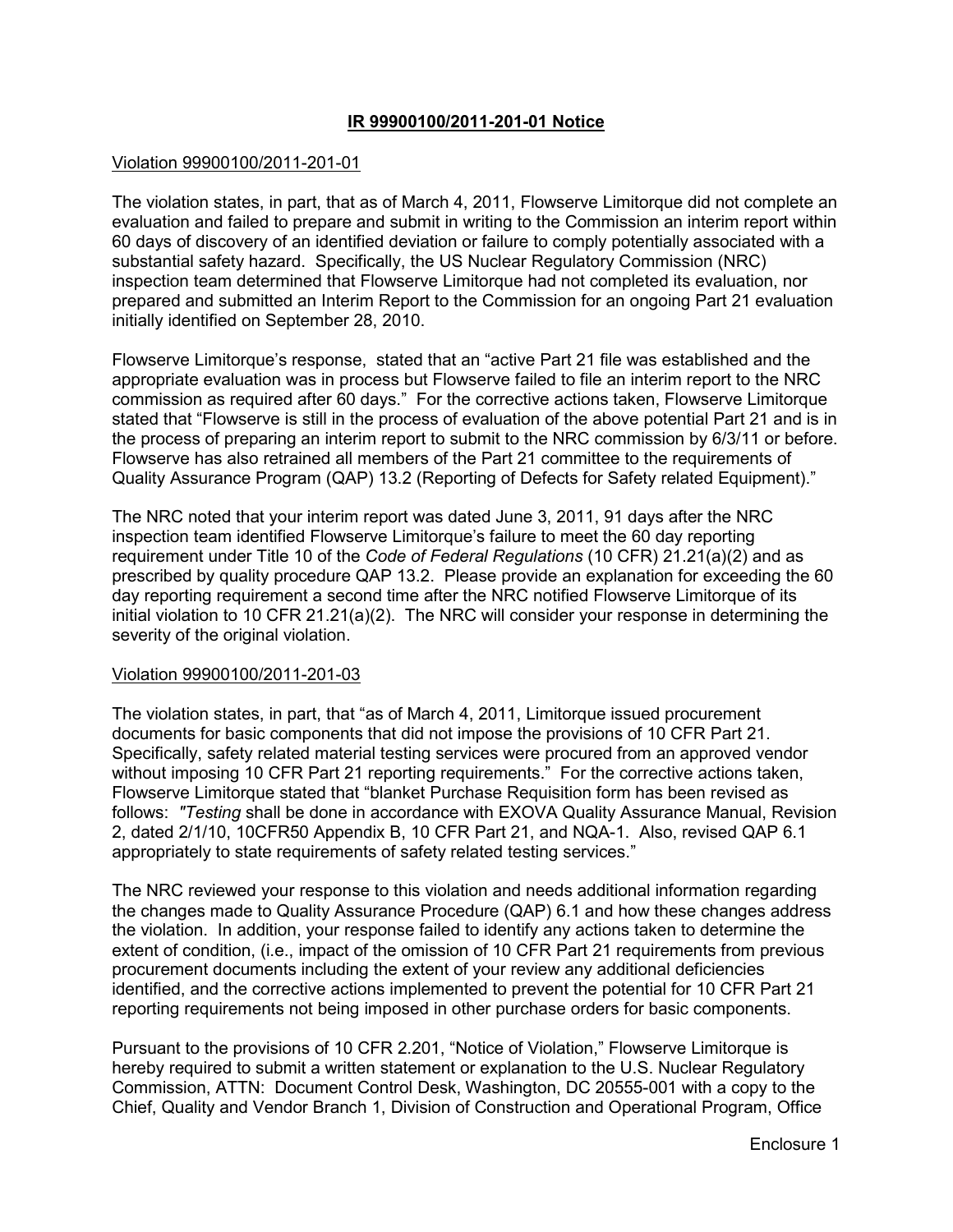of New Reactors, within 30 days of the date of the letter transmitting this Notice of Violation (Notice). This reply should be clearly marked as a "Reply to a Notice of Violation and should include for each violation: (1) the reason for the violation, or, if contested, the basis for disputing the violation or severity level, (2) the corrective steps that have been taken and the results achieved, (3) the corrective steps that will be taken, and (4) the date when full compliance will be achieved. Your response may reference or include previous docketed correspondence, if the correspondence adequately addresses the required response. Where good cause is shown, consideration will be given to extending the response time.

If you contest this enforcement action, you should also provide a copy of your response, with the basis for your denial, to the Director, Office of Enforcement, United States Nuclear Regulatory Commission, Washington, DC 20555-0001.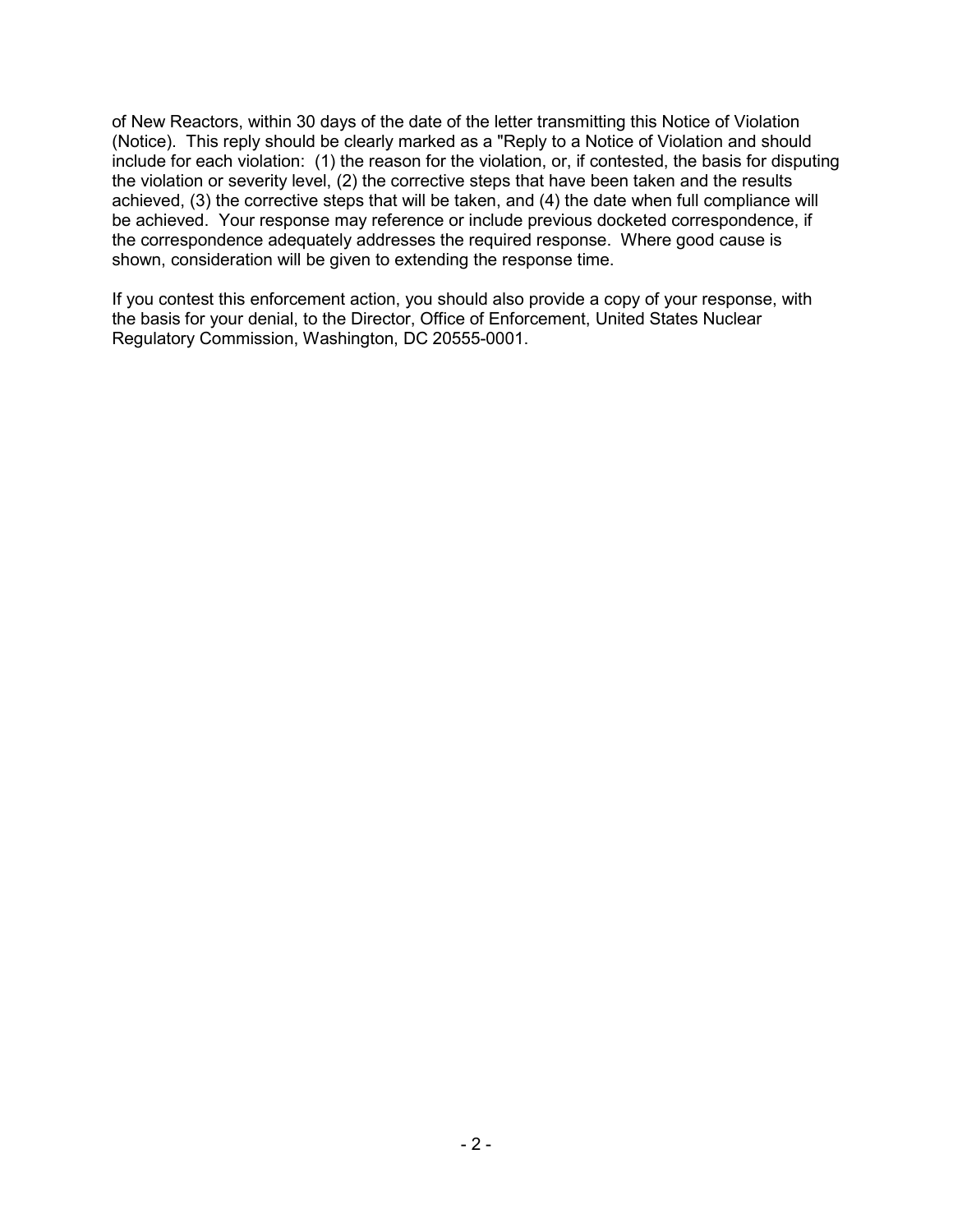### IR 99900100/2011-201-01 NON

### Nonconformance 99900100/2011-201-04

The nonconformance states, in part, that "as of March 4,2011, Limitorque failed to establish measures to assure that applicable regulatory requirements and design basis are correctly translated into specification, drawings, procedures, and instructions; and failed to perform independent reviews of changes to software used in the manufacturing of safety related actuators. Specifically, Limitorque failed to develop guidance for when software reviews are to be performed and to independently verify changes to the "Configurator" software used in the design and assembly of safety related Limitorque actuators. For the corrective actions taken, Flowserve Limitorque stated that "Flowserve will add an additional step to the product configurator output for SMB and HBC nuclear product that will require the Engineer Change Notice (ECN) originator and another Engineer for verification. A signed scanned copy of this configuration output will be attached to the ECN. Quality Assurance Procedure (QAP) 5.1 has been revised accordingly."

The US Nuclear Regulatory Commission (NRC) reviewed your response to this nonconformance and needs additional information regarding the changes made to QAP 5.1 and how these changes address the nonconformance. In addition, your response failed to identify any actions taken to identify the extent of condition (i.e., the impact of software reviews not being conducted to independently verify previous changes to the "Configurator" software used in the design and assembly of safety related Limitorque actuators) including the extent of your review, any additional deficiencies identified, and the corrective actions implemented. The extent of condition review needs to include at a minimum the "Center of Gravity" software, as well as any other safety related software in use today.

### Nonconformance 99900100/2011-201-05

The nonconformance states, in part, that "as of March 4, 2011, Limitorque failed to impose the requirements of Appendix B to the Title 10 of the Code of Federal Regulation (10 CFR) Part 50 in documents for the procurement of safety related equipment and services. Specifically, Limitorque issued purchase orders (PO) 179913 and 183027 for the purchase of electrical motors for use in safety related actuators without imposing the requirement of Appendix B to 10 CFR Part 50. In addition, Limitorque used "open" POs to procure calibration services for safety related instrumentation and analyses of lubricants used in safety related actuators without imposing the requirement of Appendix B to 10 CFR Part 50." For the corrective actions taken, Flowserve Limitorque stated that "Purchase note (POL 17) for procurement of safety related motors has been revised to state both 10 CFR 50 Appendix B and 10 CFR Part 21 are required. The *"open"* PO blankets for services have been revised to state the requirement of 10 CFR 50 Appendix B."

The NRC reviewed your response to this nonconformance and was unable to identify any actions taken to address the extent of condition (i.e., the impact of past purchases and deliveries of electrical motors for use in safety-related actuators at NRC licensed facilities) including the extent of your review, any additional deficiencies identified, and the corrective actions taken to prevent similar errors from occurring in other safety related POs. In addition, your response did not address the potential that other blanket POs exist and whether the corrective actions taken apply to other blanket POs. Finally, your response did not address the potential for this condition to exist in non-blanket POs and the appropriate corrective actions to prevent similar conditions from occurring in non-blanket POs.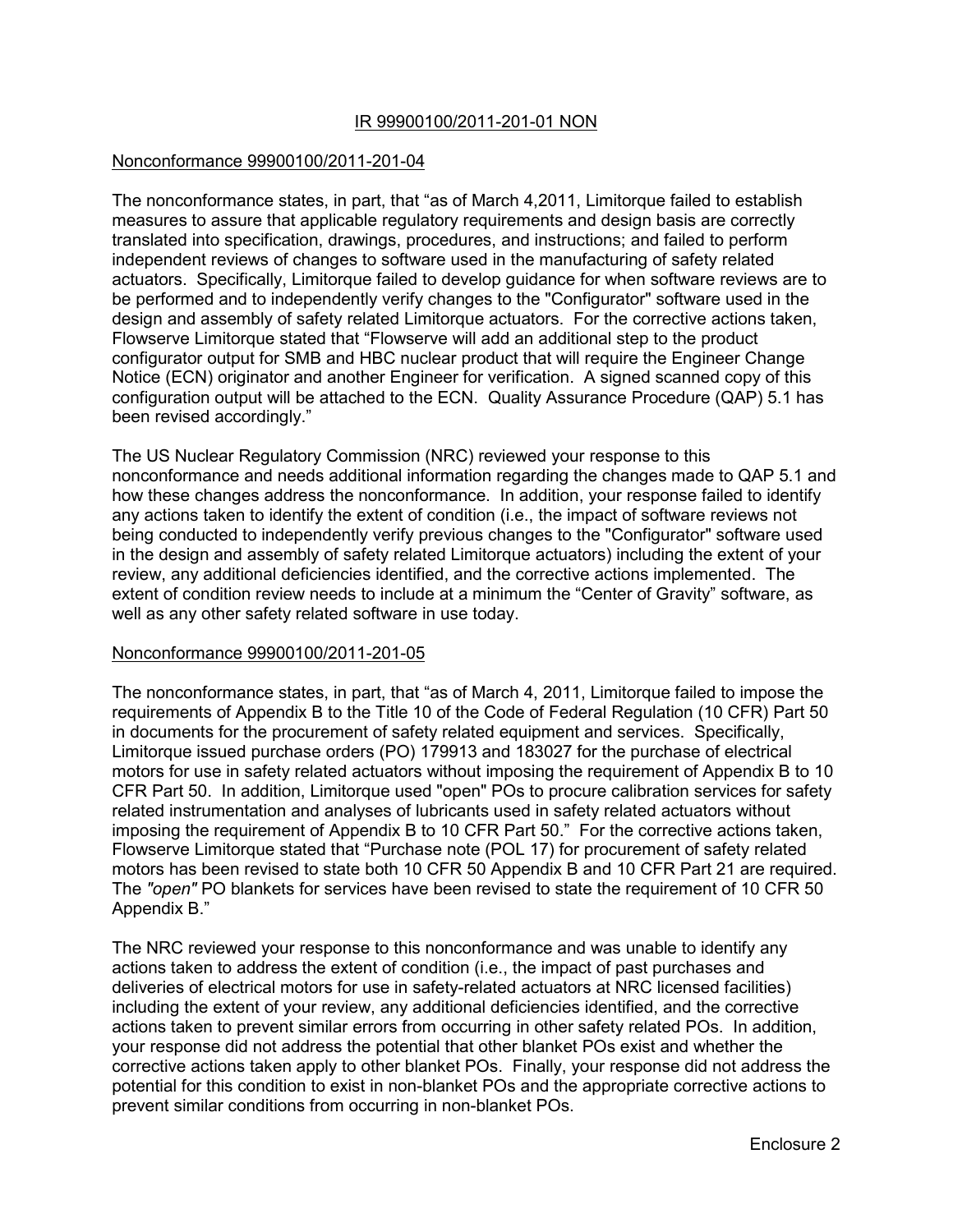# Nonconformance 99900100/2011-201-07

The nonconformance states, in part, that "as of March 4, 2011, Limitorque failed to establish measures to assure that the purchase of material, equipment, or services conformed to procurement documents. Specifically, Limitorque accepted material test reports for components and materials used in safety related actuators provided by a non Appendix B subcontractor. In addition, Limitorque failed to identify or reference acceptance criteria for receipt inspection to verify that purchased equipment conform to procurement documents. For the corrective actions taken, you stated that "[the laboratory performing the mechanical testing for Earle M. Jorgenson will be added to the Approved Vendors List (AVL) for the requirement of a "Commercial Grade Survey." The 2011 audit schedule will be revised to schedule this commercial grade survey. The appropriate survey check sheets will be developed. Also, Quality Control Procedure 10.5 has been revised to incorporate the acceptance criteria of the engineering drawings".

The NRC reviewed your response and corrective actions for this nonconformance and notes that commercial grade surveys, in and of themselves are not sufficient for adding a testing laboratory to an AVL for mechanical testing of materials to be used in safety related applications. As described in Generic Letter 89-02, "Actions to Improve the Detection of Counterfeit and Fraudulently Marketed Products," proper implementation of EPRI NP-5652, "Guideline for the Utilization of Commercial-Grade Items in Nuclear Safety-Related Applications (NCIG-07)," Acceptance Method 2, "Commercial-Grade Survey of Supplier," along with verification that the vendor has a documented commercial quality control program that is being effectively implemented establishes one method that satisfies the requirements of Appendix B to 10 CFR Part 50 for dedication of commercial-grade items. Combining commercial grade surveys with periodic verification of an effective, documented commercial quality control program will allow sampling of stock from each heat numbers versus full piece part verification of mechanical and chemical properties. Limitorque's response to this noncomformance needs to confirm that the commercial grade dedicated process(es) are proceduralized and formally implemented for each commercial grade dedicated activity.

In addition, your response failed to identify any actions taken to identify the extent of condition (i.e., the impact of Flowserve Limitorque's previous acceptance of material test reports for components and materials used in safety related actuators provided by a non Appendix B subcontractor), including the extent of your review, any additional deficiencies identified, and the corrective actions implemented.

# Nonconformance 99900100/2011-201-08

The nonconformance states, in part, that "as of March 4,2011, Limitorque performed an external audit of an approved supplier on the Approved Vendors List for safety related components and services that did not evaluate the supplier's compliance with the requirements of Appendix B to 10 CFR Part 50. Specifically, in June 2009, Limitorque performed an audit of a qualified supplier of safety related actuator products and services including testing and calibration services. The audit evaluated the applicable requirements of International Standardization Organization 9001:2000 and International Standardization Organization/International Electrotechnical Commission 1725 for calibration services but did not include an evaluation of the applicable requirements for Appendix B to 10 CFR Part 50."

For the corrective actions taken, you stated that Limitorque will "develop a *"Commercial* Grade Survey" checklist and re-audit to this new criteria." The NRC reviewed your response to this nonconformance and was unable to identify any actions taken to identify the extent of condition,